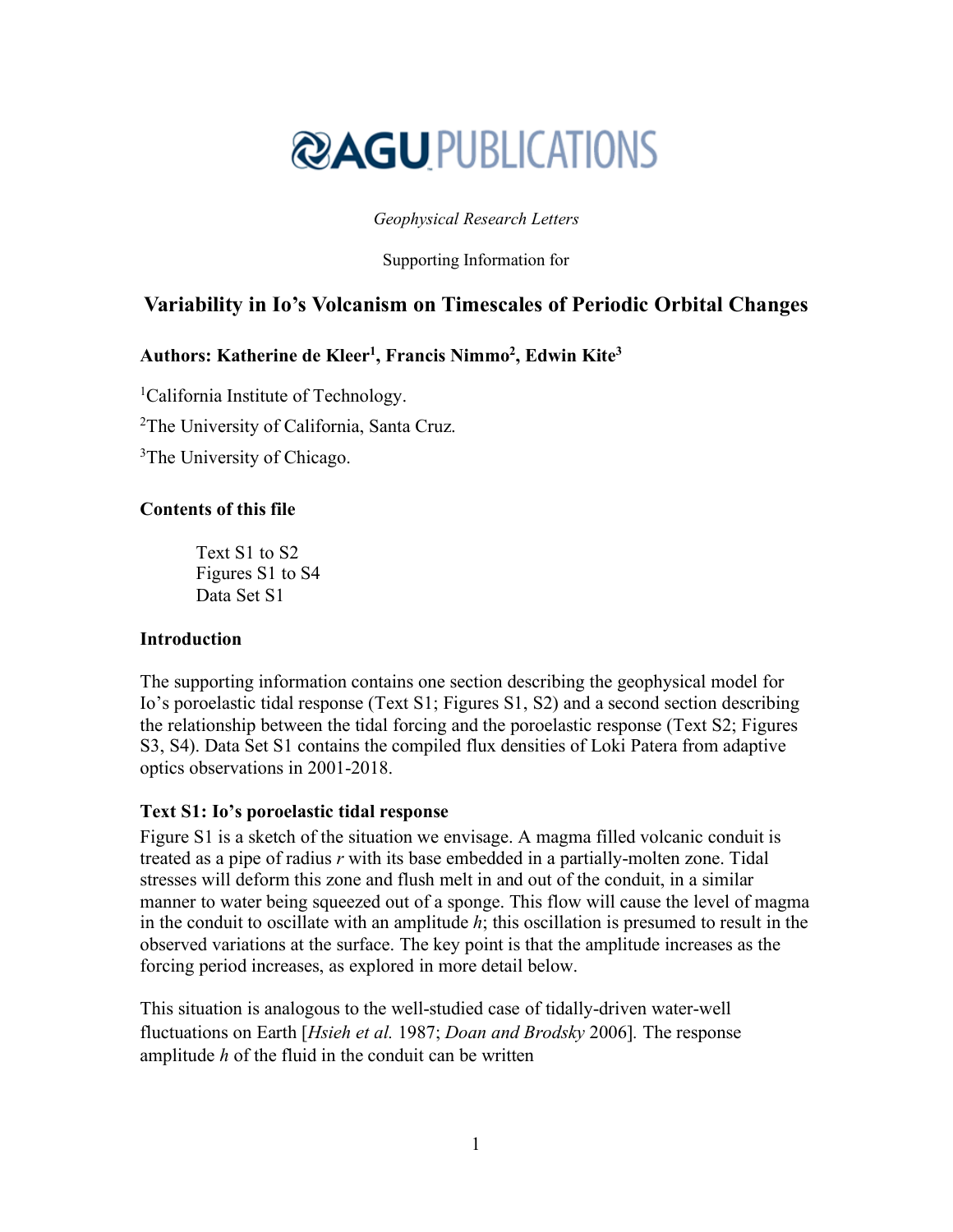$$
h = \frac{h_0}{1 + \frac{zK_0(z)}{2SK_1(z)}}
$$
(1)

where  $h_0$  is the asymptotic amplitude (given below),  $K_0$  and  $K_1$  are modified Bessel functions and *z* is a dimensionless number

$$
z = r\sqrt{i\omega S/T} \tag{2}
$$

where  $r$  is the conduit radius,  $\omega$  is the angular forcing frequency and  $T$  and  $S$  are poroelastic characteristics of the partially-molten zone [*Wang* 2000]*. T* is the transmissivity  $(m^2s^{-1})$ , which mainly influences the response amplitude *h*, and *S* is the storativity (dimensionless) which controls the phase. The parameter *z* compares the forcing timescale with the characteristic timescale for the fluid to move a distance *r*. If *z* is small the fluid moves rapidly compared to the forcing, the amplitude saturates to  $h_0$  and the response is in phase with the forcing. Larger values of *z* (e.g. shorter period forcing) result in smaller amplitudes and larger phase lags. Of course, all these parameters are poorly constrained for our situation of interest.

Assuming that the rigidity of the matrix (rock) dominates, the asymptotic amplitude  $h_0$  is given by

$$
h_0 \approx \frac{K_f}{\phi \rho g} \varepsilon
$$

where  $K_f$  is the fluid bulk modulus,  $\rho$  is the fluid density, *g* the acceleration due to gravity,  $\phi$  the porosity (melt fraction) and  $\varepsilon$  the tidal strain. In the case of a rigid matrix, the imposed strain is accommodated by the fluid, resulting in the  $1/\phi$  dependence. For the same imposed strain, a higher  $K_f$  results in a higher fluid pressure. Basaltic melts have a bulk modulus of about 10-20 GPa [*Stolper et al.* 1981] so for a strain of 10-5 and 20% melt fraction the asymptotic amplitude is about 200 m. On Io the tidal strain is roughly  $2x10^{-5} h_2$ , where  $h_2$  is the Love number *(e.g. Bierson and Nimmo* [2016]]).

Again assuming that the matrix rigidity dominates, the transmissivity *T* and storativity *S* are given by *(e.g. Wang* [2000]*)*

$$
T = \frac{k\rho g b}{\mu}
$$

and

$$
S = \frac{\rho g b}{K}
$$

where *k* is the permeability,  $\mu$  is the fluid viscosity and *K* the matrix bulk modulus. The quantity *S/T* in equation (2) is thus given by  $\mu/kK$ , showing that the motion of the fluid depends on the characteristics of both the fluid itself  $(\mu)$  and the matrix  $(k,K)$ . Lower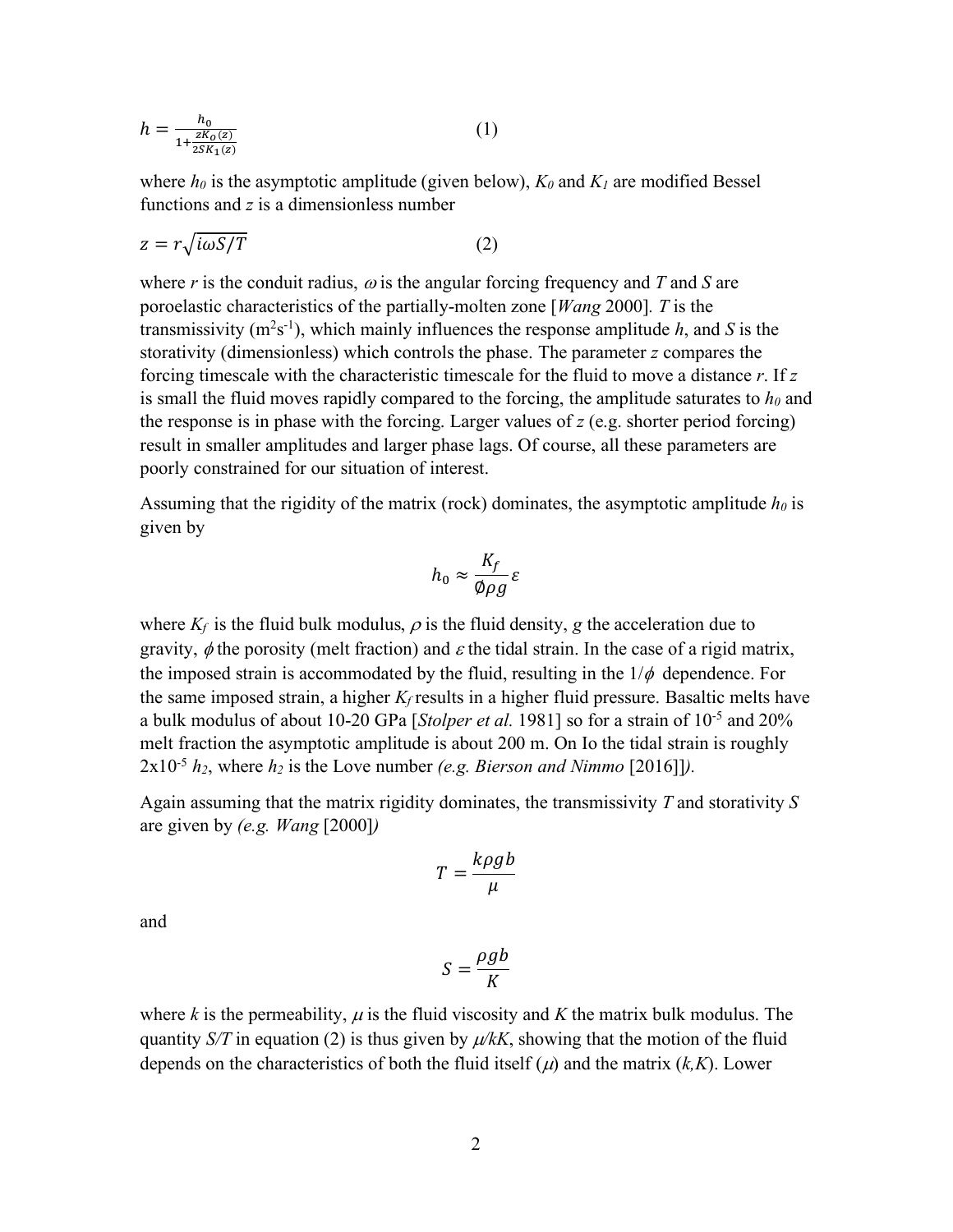viscosities, higher permeabilities and higher bulk moduli result in more rapid fluid transport. So we can rewrite equation (2) as

 $z \approx r \sqrt{i \omega \mu / kK}$  (3)

Of these quantities, probably the most uncertain is the permeability *k* (though the bulk modulus may be influenced to an unknown extent by the presence of exsolved gases). It is typically assumed that  $k = C d^n \phi^m$  with  $n=2$ , *d* is the grain size and  $C=0.01$  when  $m=3$ [*McKenzie* 1989]. So for 20% melt the permeability might be of order 10<sup>-10</sup> m<sup>2</sup>, but this is very uncertain. Assuming this permeability, taking  $r=100$  m,  $\mu=100$  Pa s for basaltic magma and  $K=30$  GPa we find  $z \sim 10^{-1}$  at 500-day periods, while at the diurnal period  $z \sim 4$ . So one would expect *h* to approach the saturation amplitude at 500 days but not on diurnal timescales. For  $b=3$  km with a density of 2.9 g/cc and  $g=1.8$  ms<sup>-2</sup>,  $S=5x10^{-4}$ .

Figure S2a shows the normalized amplitude (*h/h0*) as a function of forcing period using equation (1). The main result is that, over a wide range of permeabilities, the response amplitude at diurnal periods is smaller by a factor of  $\sim$ 100 than at 500-day periods. If the permeability is less than  $10^{-8}$  m<sup>2</sup> the response amplitude at 500 days will be less than the saturation value  $h_0$ . The Love number at diurnal periods is a factor of  $\sim$ 2 lower than at 500-day periods. So the normalized amplitude would be a factor of  $\sim$ 200 lower at diurnal periods than 500-day periods, other things being equal.

Figure S2b shows the phase lag between the tidal forcing and the conduit response. For the confined partial melt region (aquifer) that we assume the response at short periods is expected to lag the forcing (negative values); at longer periods the predicted phase lag depends strongly on the permeability assumed. An unconfined aquifer would show a positive phase shift.

#### **Text S2: Linking orbital variations to poroelastic response**

Our approach is predicated on the idea that variations in orbital parameters are driving the variable activity at Loki Patera. To investigate these periodic strains and phase lags we adopt the procedure laid out in Nimmo et al. (2014). In order to build intuition, we first do a similar calculation for the south pole of Enceladus and consider diurnal tides before addressing longer-period effects.

#### **Stress variations**

Figure S1a shows how the diurnal east-west ( $\sigma_{\phi\phi}$ ), north-south ( $\sigma_{\theta\theta}$ ) and shear ( $\sigma_{\theta\phi}$ ) stresses vary with mean anomaly for a region at 315° W, 80° S on Enceladus. With one exception, parameters were selected to allow direct comparison with Fig 3a of Smith-Konter and Pappalardo (2008), hereafter SKP. The exception is that SKP take the Love numbers to be  $h_2=0.2$  and  $l_2=0.04$ , whereas in the Nimmo et al. (2014) approach  $h_2$  is constrained to be 4l<sub>2</sub>, so we take  $h_2=0.2$  and  $l_2=0.05$  (see discussion in Nimmo et al.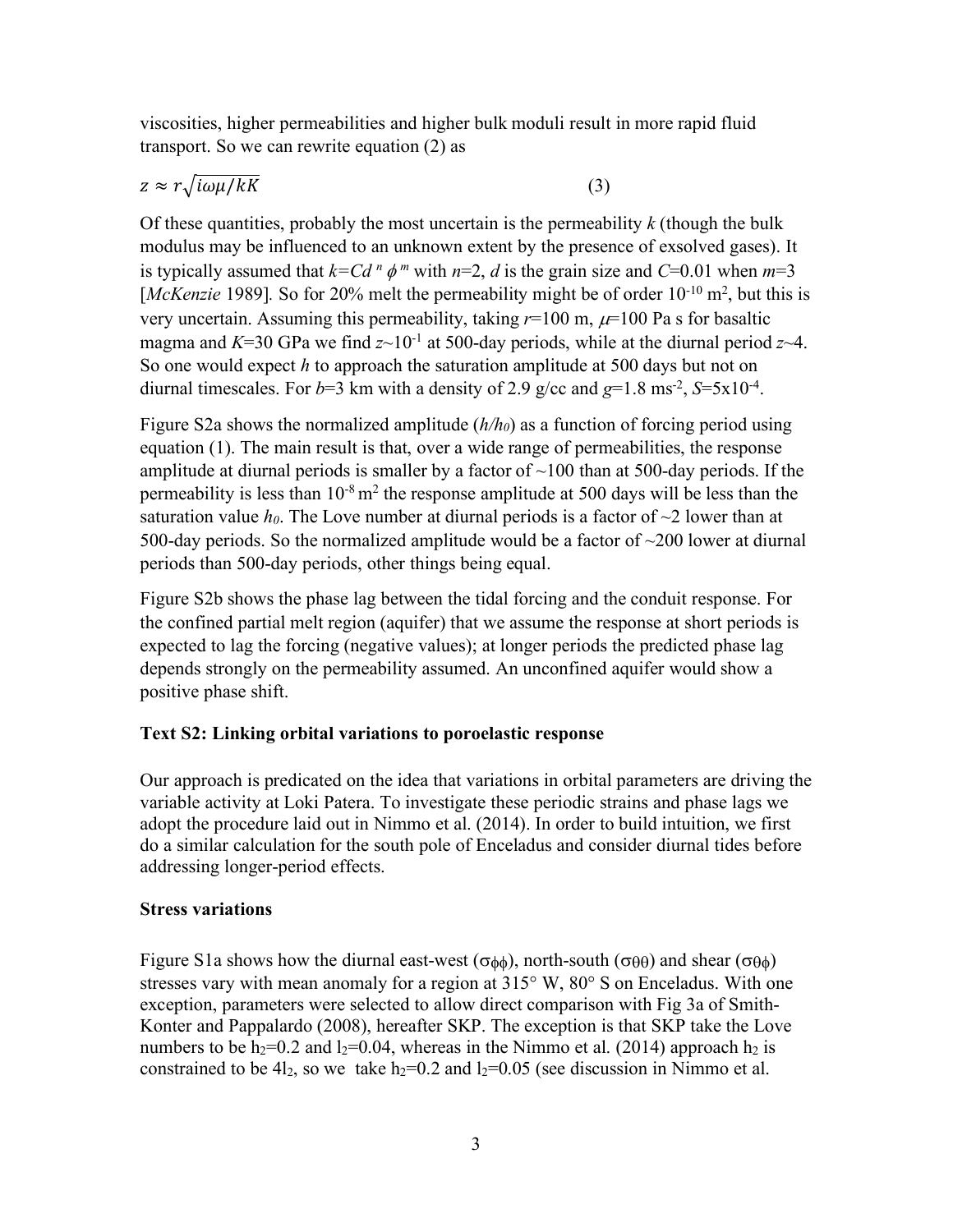2014). This difference explains the small discrepancies between this figure and Fig 3a of SKP, especially in the shear stresses.

Figure S3b plots the variation in principal stresses,  $\sigma_1, \sigma_2$  derived from  $\sigma_{\phi\phi}$ ,  $\sigma_{\theta\theta}$  and  $\sigma_{\theta\phi}$ using equation 2-51 of Turcotte  $&$  Schubert (2002). Here we have normalized these stresses by the maximum positive value. We also plot the normalized quantity  $\sigma_1+\sigma_2$ , which will be directly proportional to the areal strain. This quantity reaches its maximum tensile (positive) value at apoapse, and its most compressional (negative) value at periapse, in agreement with SKP. The physical reason is that the tidal/rotational flattening is largest at periapse, resulting in polar compression, and smallest at apoapse.

Although the radial stresses are zero only at the surface, at sufficiently shallow depths  $\sigma_1$ + $\sigma_2$  will also be directly proportional to the volumetric strain, as long as the material is compressible. It is the volumetric strain which controls the permeable flow in the aquifer (Text S1 above).

Figure S4a is the same as Figure S3a except now using parameters appropriate for Io and evaluated at the location of Loki Patera (13°N, 309°W). The stresses are much larger, because of Io's proximity to massive Jupiter. Figure S4b plots the same quantities as Figure S3b but again for Loki Patera. This time the volumetric strain is tensile in the first half of the orbit (mean anomaly 0-180°) and compressional in the second half. A feature on the tidal axis would experience maximum tensional strain at periapse (where the tidal bulge is largest); Loki Patera's location off the tidal axis pushes the tensile stress maximum to  $\sim 90^\circ$  later in the orbit. Equivalently, the expected peak compressional strain leads the minimum distance to Jupiter by ~90°.

#### **Phase Shift**

In considering the predicted phase shift between the orbital forcing and the observed response at Loki Patera, there are several effects to consider. There will be a phase offset between periapse passage and peak volumetric stress (1). Then there will be a phase lag between peak volumetric stress and the response of the fluid in the conduit (2). And, last, there may be a phase lag between the conduit fluid response and surface changes (3).

1. Diurnal variations in the distance to Jupiter result in diurnal variations in Io's shape, relative to its mean ellipsoidal shape. It is these variations that generate stresses (Figure S4). Similarly, longer-period variations in the distance to Jupiter result in variations in the mean ellipsoidal shape, which will again give rise to stresses. Because the long- and short-period shape variations have the same spatial pattern, the phase lag relative to the minimum distance to Jupiter will be the same. Thus, we expect the long-period peak compressional stress at Loki Patera to lead periods of closest approach to Jupiter (highest eccentricity) in the same way as the diurnal stresses (Figure S4b); that is, by  $\sim 90^\circ$ .

2. Volumetric compression will cause the fluid in the conduit to rise, and vice versa. Depending on the material properties and forcing period, the response of the aquifer to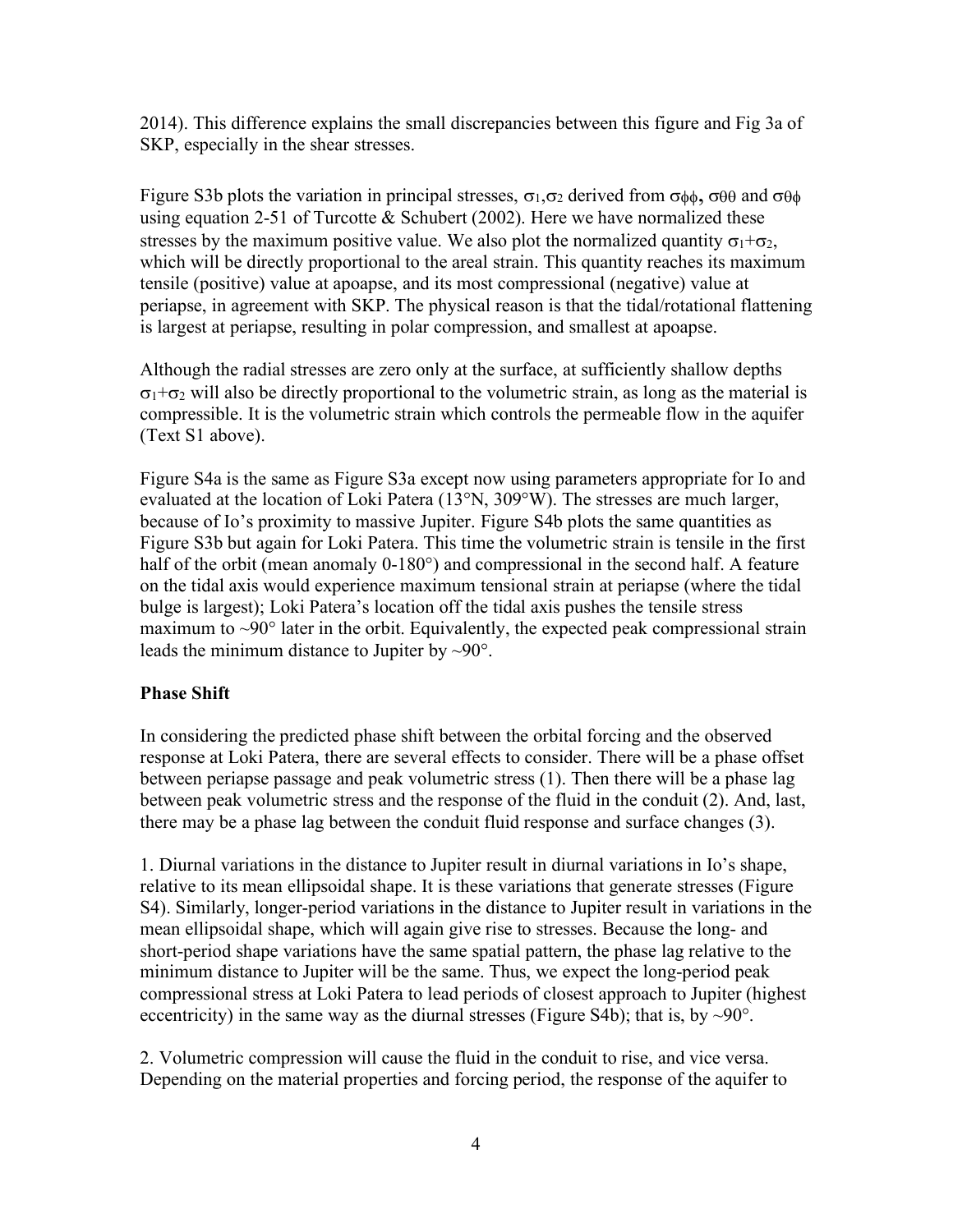the strain is expected to lag the strain by 0° to 70° (Figure S2b). At the long periods of interest, the phase lag is  $\sim 70^{\circ}$  over a wide range of permeabilities.

3. The poroelastic model focuses on variations in conduit height. It is assumed that these variations result in a surface expression (brightness changes). There may be some additional time delay between the conduit height variations and the surface change, but this effect is probably small: a time delay of 10 days (implying a vertical propagation rate of order 1 cm/s) would only change the phase by 8°).

The peak compressional strain leads periapse passage by  $\sim 90^\circ$ . The aquifer response is expected to lag this peak compressional strain by  $\sim 70^{\circ}$ . Thus, the overall prediction is that the surface response will lead periapse passage by  $\sim$ 20 $^{\circ}$ , with any additional time delays reducing this amount. At even longer forcing periods, the aquifer response lag will be smaller and so the overall phase advance will be larger.

We therefore expect the long-period peak fluid height, and by presumption the peak activity, to lead the occurrence of smallest periapse (and highest eccentricity) by  $\sim$ 20 $^{\circ}$ , minus any time delay effects. The clustering of observed activity around 0° phase lag with respect to eccentricity for the long-period forcing is thus in rough agreement with our predictions.

In contrast, an unconfined aquifer would lead the peak compressional strain by  $\sim$ 70 $\degree$  so the overall result would be a response almost out of phase with periapse passage. This result is not supported by the observations.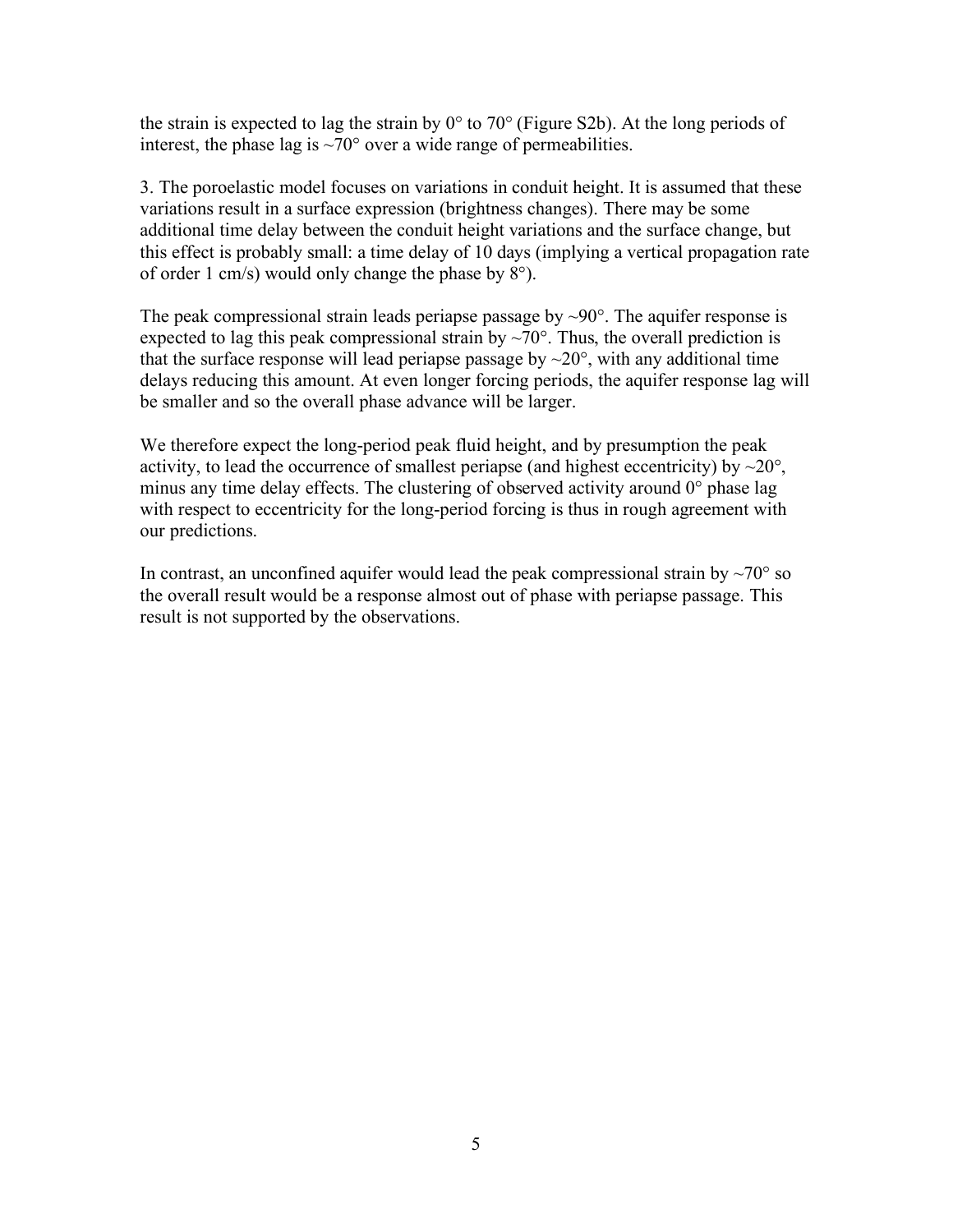

**Figure S1. Definition sketch.** Tidal strains flush melt in and out of the volcanic conduit, causing the magma level to rise and fall.



**Figure S2. Tidal response.** Normalized amplitude (*h/h0*) and phase of the conduit tidal response as a function of the forcing period, calculated using equations (1) and (3) with different assumed values of permeability *k*. Here  $r=100$  m,  $K=20$  GPa,  $K=30$  GPa,  $\mu=100$ Pa s.